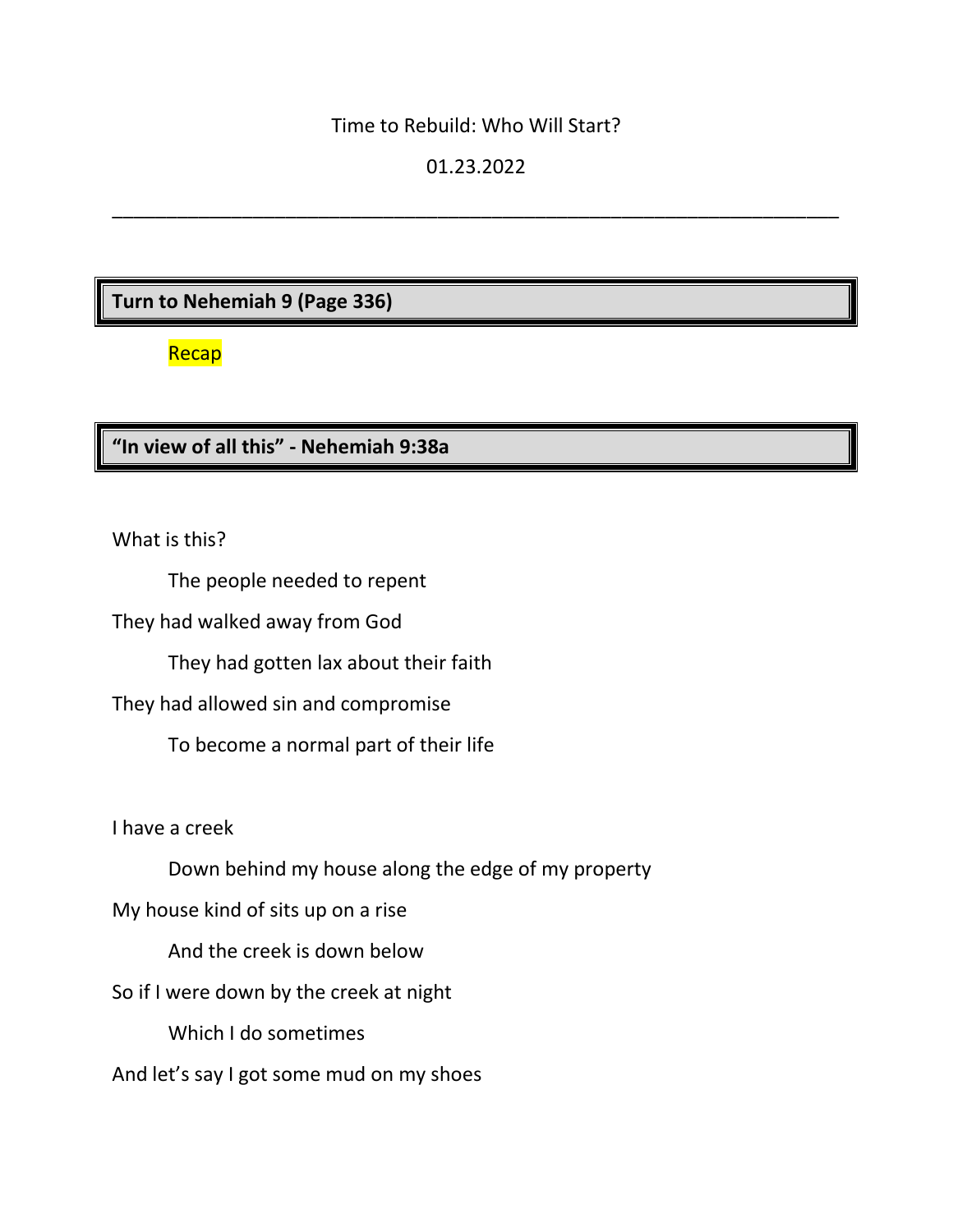Or on my pants

Which happens sometimes

I probably wouldn't even see it

Because it's dark down by the creek

But as I started up towards the house

And got closer to the back porch light

Or the light from inside my kitchen or living room

Coming out the windows

I would become aware of the mud

That had been there all along

Why did their sin jump out to them?

It was the rebuilding

As they *re-*built

They were *re-*minded of the goodness and holiness of God

And as they were re-minded of the goodness and holiness of God

They became aware of their rebellion before Him

That pattern works for us to

Rebuilding draws us closer to God

And that nearness makes us aware of our sin

So the people had allowed sin and compromise

To become a normal part of their life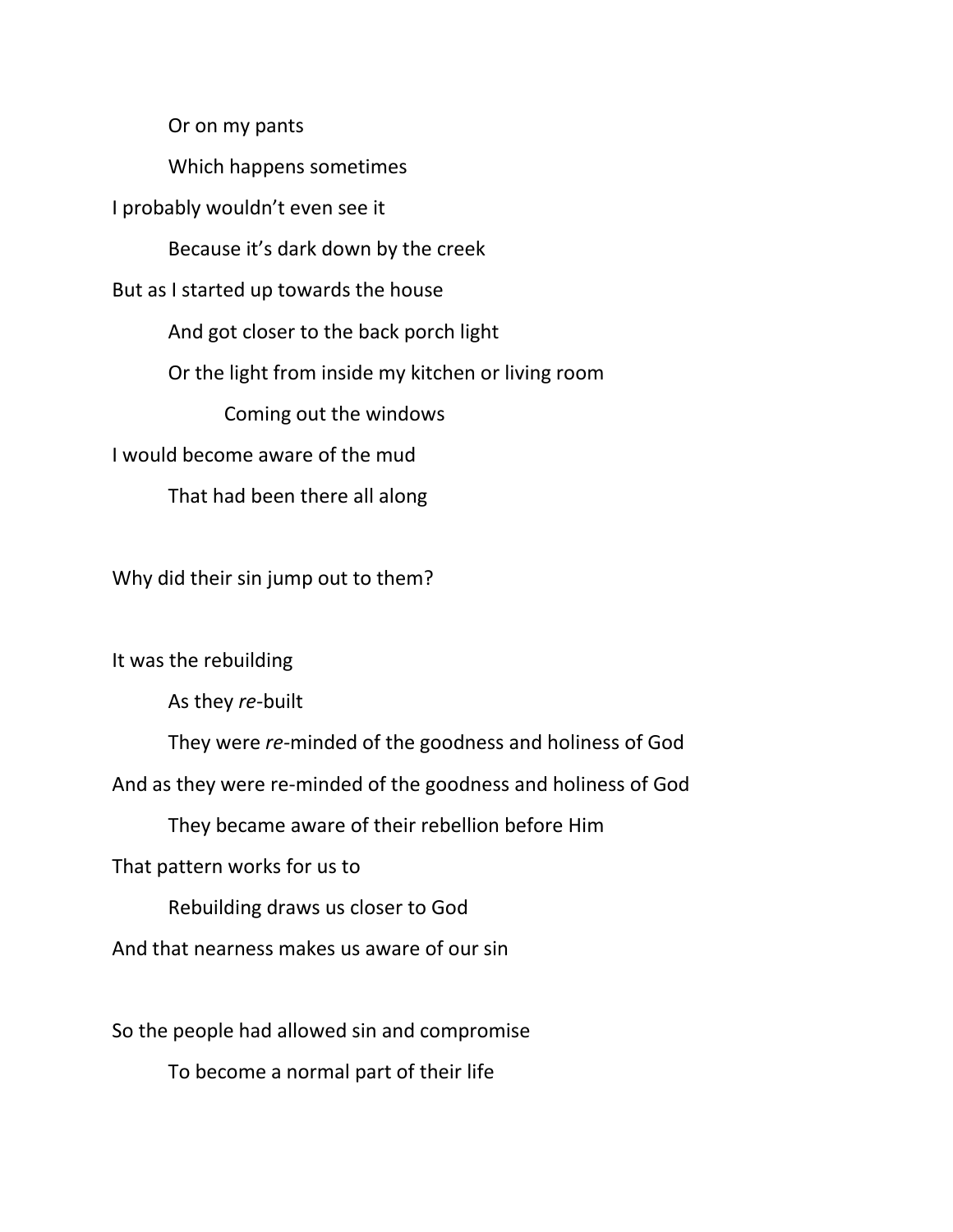And because of *that*

*"In view"* of it

We get to verse 38

#### **Read Nehemiah 9:38**

And then at the top of chapter 10

Do you see it there?

It lists 83 specific people who affixed their seals to this document

And then look at Nehemiah 10 verse 28

#### **Read Nehemiah 10:28-29**

That's a powerful picture

Imagine what would happen if a group of politicians

Would lead us to change something like that today

I don't honestly even care what it is

We're going to eliminate stray cats

Or roadside litter

I don't care what the issue is

The picture of a group of people

Coming together to tackle something in unity

Is powerful

It's even powerful if its not good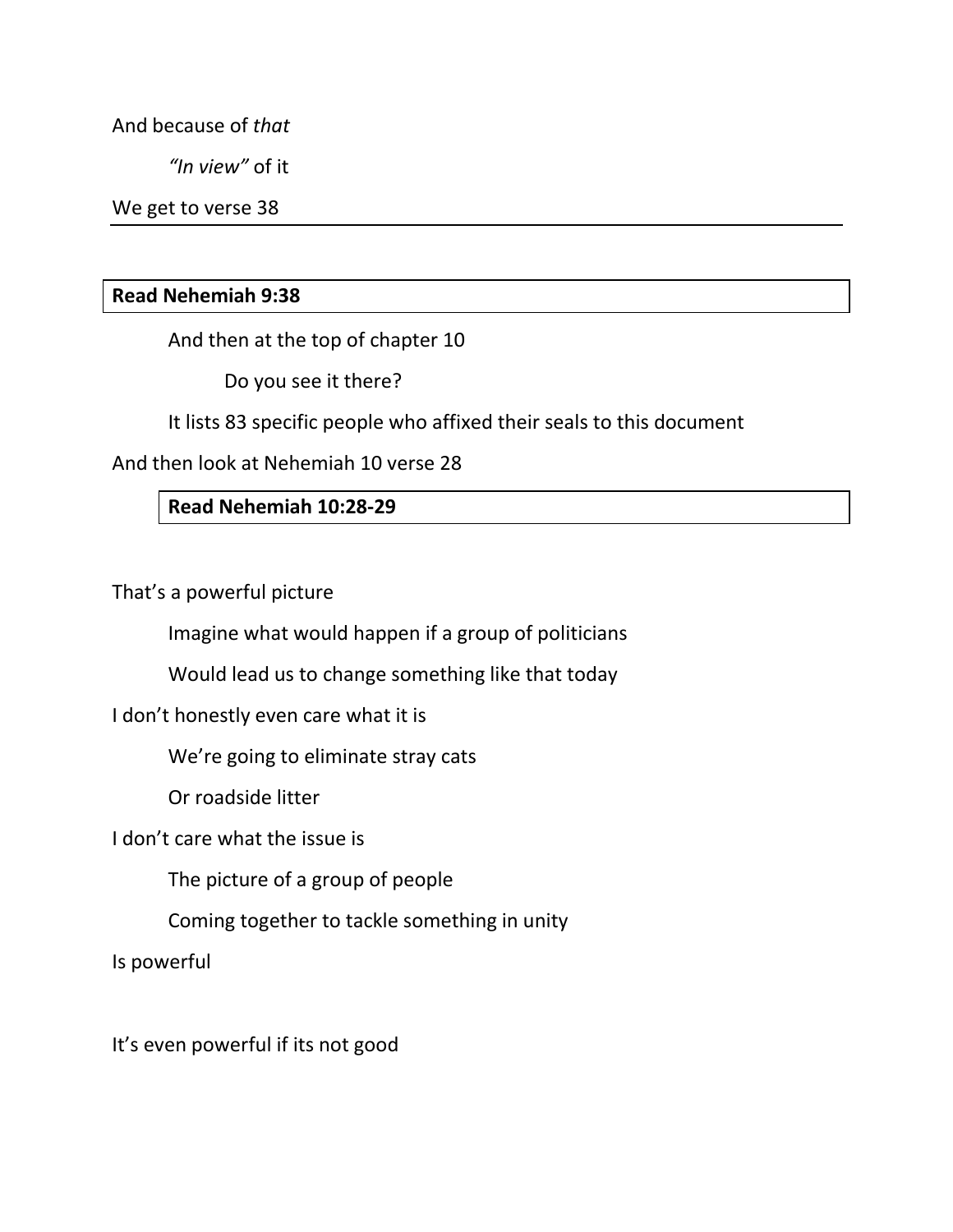Back in the book of Genesis

The people had again turned away from God

So He destroyed the earth with a great flood

And started over with Noah

And the people's response, initially

Was fear and reverence and obedience to the things of God

They essentially said,

"We don't want to get in the same spot that previous generations did"

But over time, their response became more narcissistic

Their response changed from

**"We'll follow God so that nothing nasty like the flood happens again"**

It changed to

**"We'll be our own God so we're ready if something nasty like the flood happens again."**

And they set out to build

History's first skyscraper

God saw their wickedness and pride

But He also saw their ingenuity

**Genesis 11:6 - The Lord said, "If as one people speaking the same language they have begun to do this, then nothing they plan to do will be impossible for them.**

And to this day

A group of people being unified around a common cause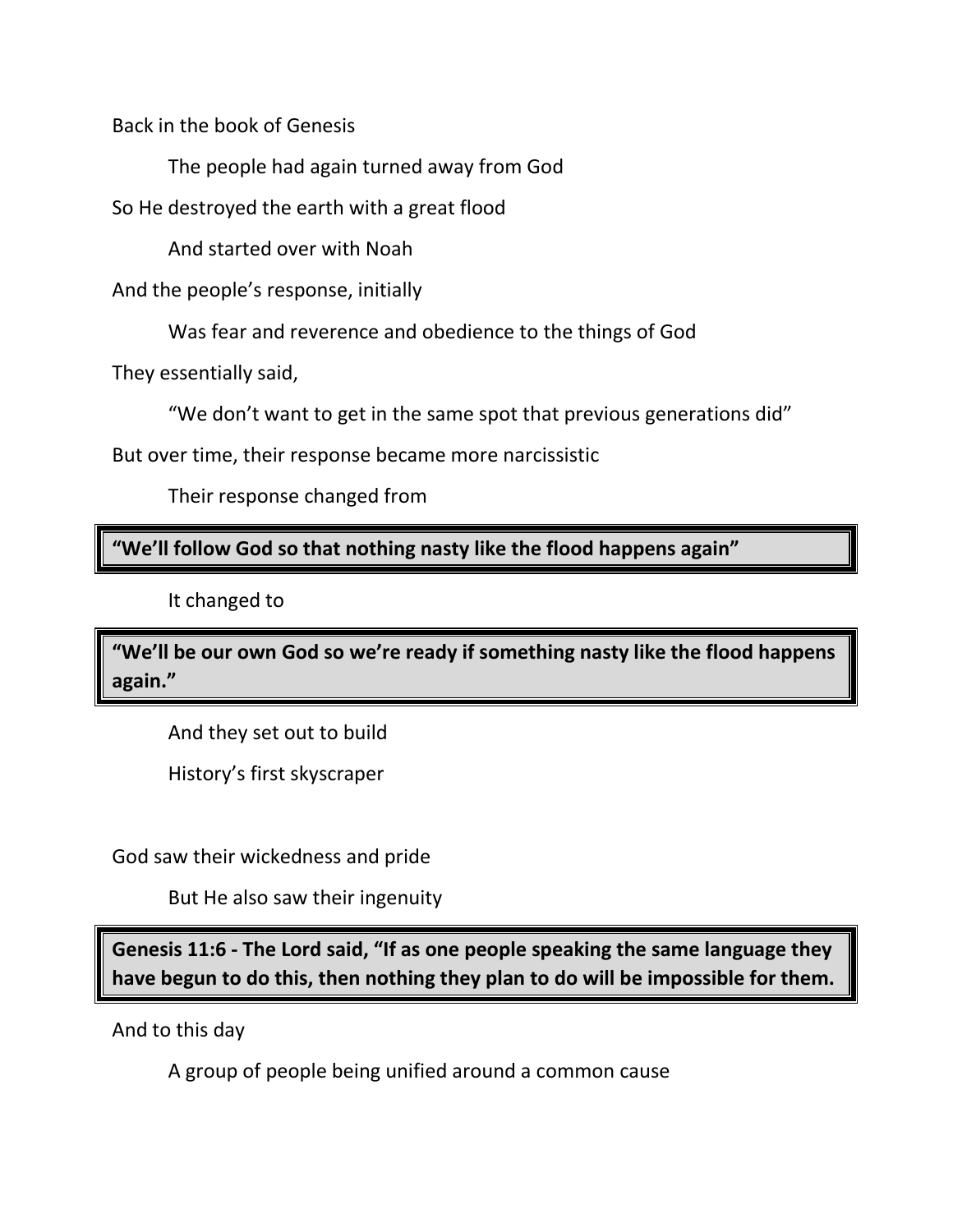A common vision

Is among the most powerful things on the planet

So Nehemiah unites the people

Around the highest aspiration possible

The pursuit of God

Think about it

There's not another aspiration

No vision

No common destiny

That is more significant

Or has larger implications

Than a group  $-$  or family  $-$  or society

Uniting around the pursuit of God

I want you to notice how Nehemiah lead them

## **Read Nehemiah 9:38**

First, they made a

**Binding agreement**

Some translations say

"A solemn promise"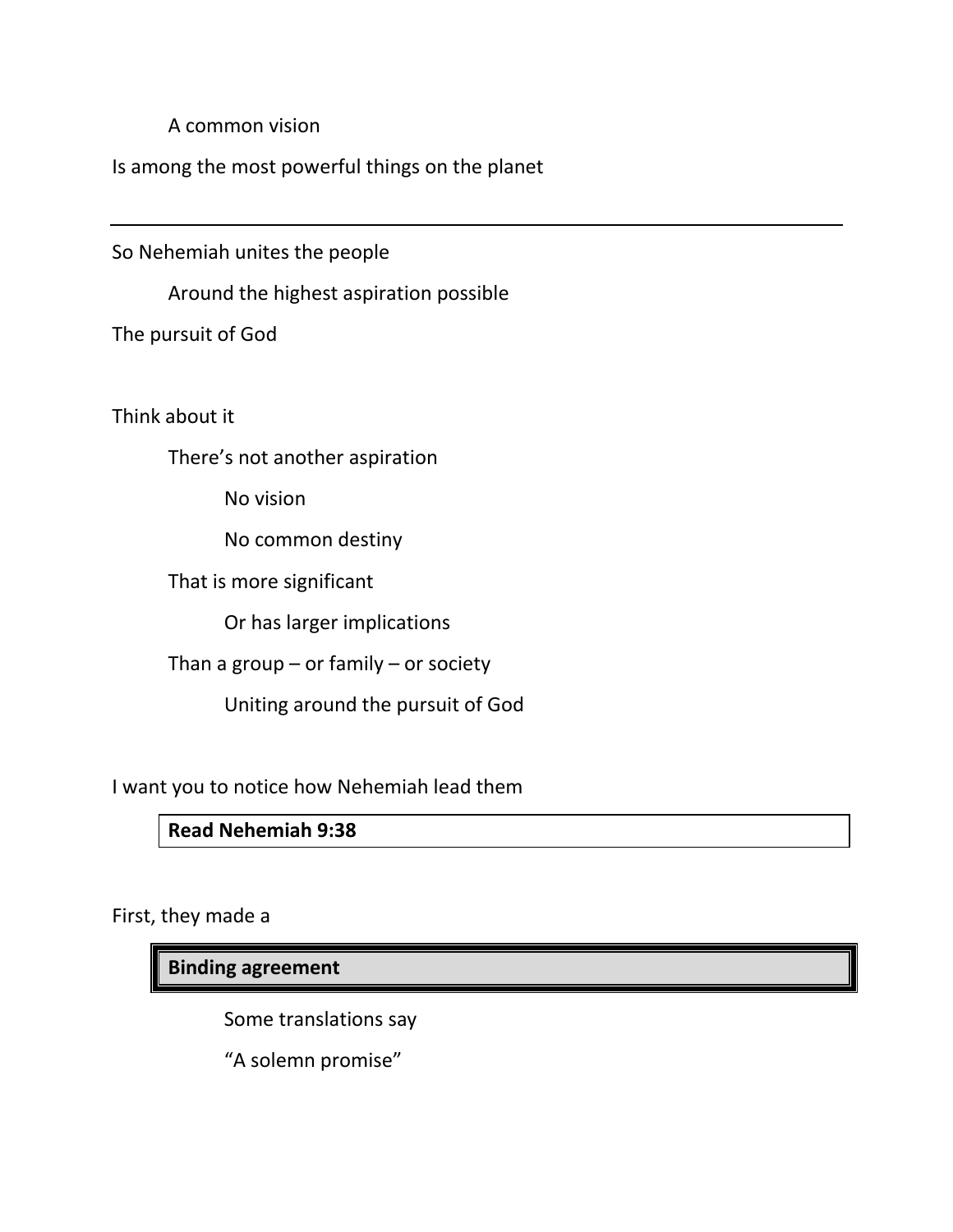The first week of this series

**I asked the question** {Show Nehemiah 1:4 - When I heard these things, I sat down and wept. For some days I mourned and fasted and prayed before the God of Heaven.}

"What do you care enough about to commit to mourn and fast and pray for, "for some days"?

Nehemiah mourned and fasted and prayed before the God of Heaven for about four months before he did anything

What are you willing to mourn and fast and pray for

Everyday – from now till summer

Nehemiah said let's get everybody on the same page

Let's make a pledge to each other

A binding agreement

This may be something you set out to do as a family

This maybe something you set out to do as a LifeGroup

Starting next week, I'm going to be asking all of us to do this as a church

To make a commitment

A pledge – a solemn promise

To achieve something together

Next he said,

**Let's put it in writing**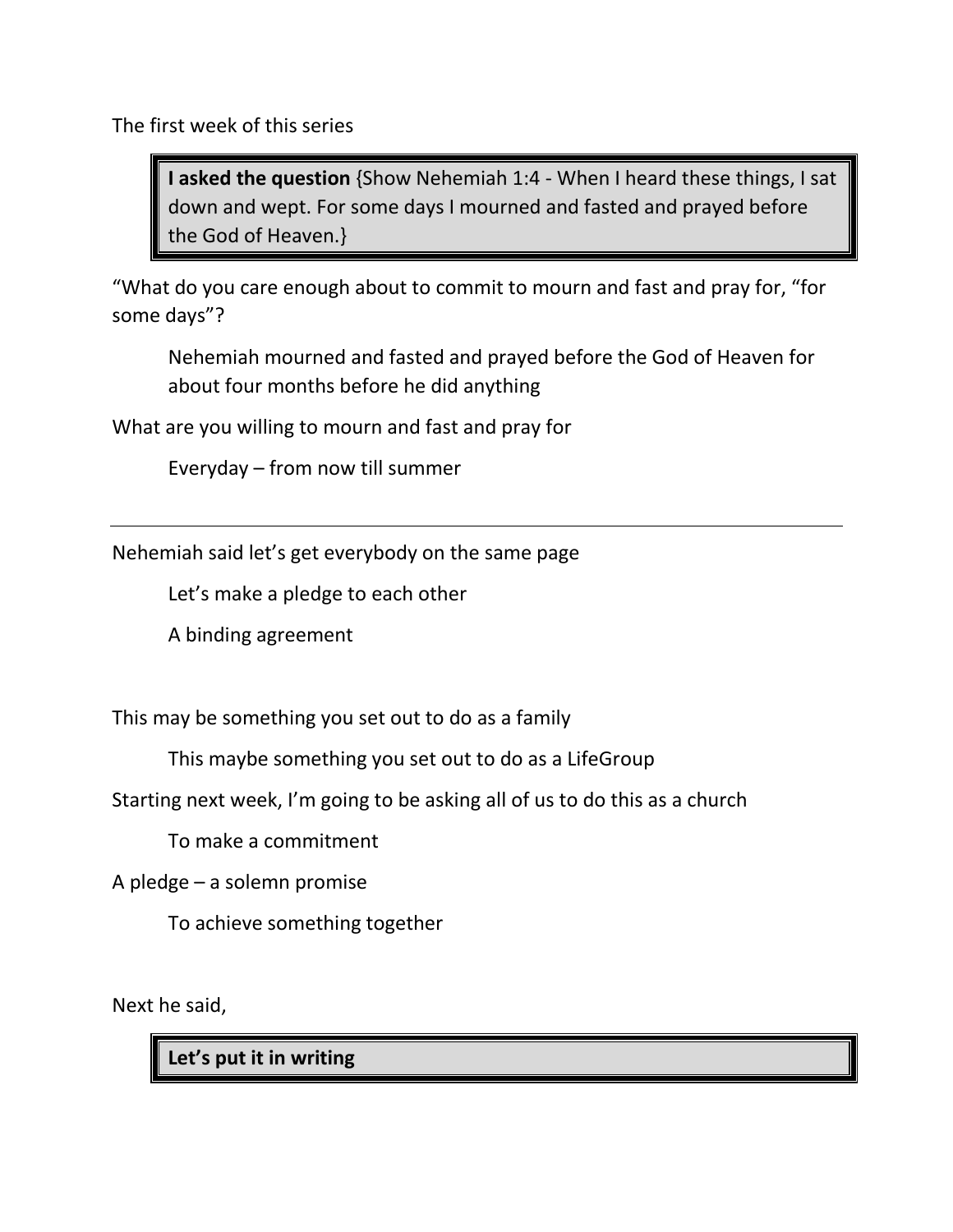This is not necessarily spiritual

This is just practical

Let me ask you a question

Which is more likely to actually take place

An appointment you put on your calendar

Or a general notion to do something

You know, sometime

Let's put it in writing

If you're a business person

And something goes wrong

Which is more likely to happen

The other guy honors the commitment they agreed to in the signed contract

Or the other guy follows through on something his salesman agreed to verbally but never agreed to contractually?

Let's put it in writing

Which is more likely to happen

Agreeing with your friend to meet for coffee next Tuesday at 9

Or agreeing with your friend that "we ought to get together for coffee… sometime"?

Let's put it in writing

Nehemiah says

We're all emotional

We're all pointing the same direction… TODAY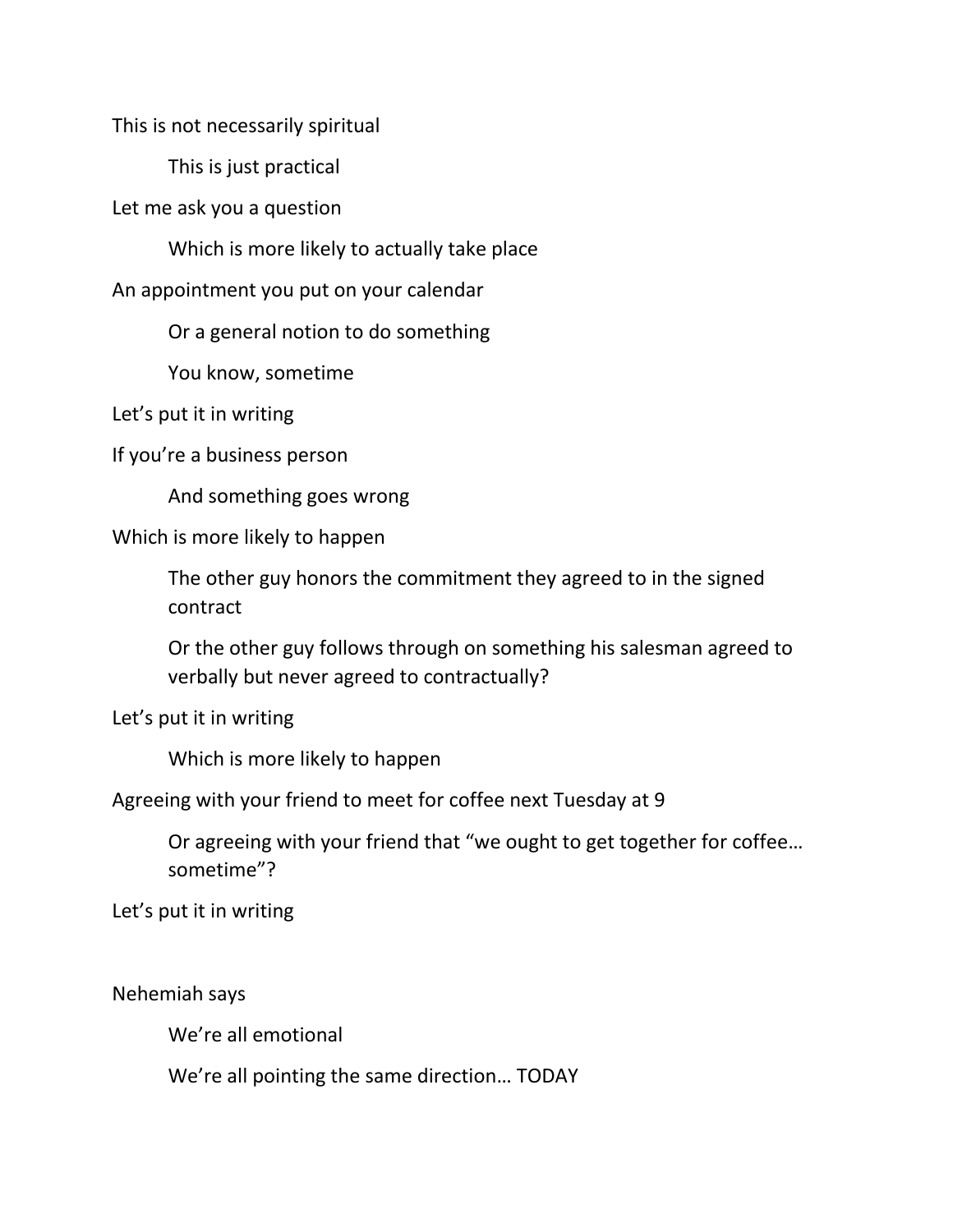But let's put it in writing

So that when the emotions settle

When life gets busy

When other priorities are calling for our time or attention

We will have a record of this solemn promise

But they don't stop there

They made a binding agreement

They put it in writing

And then they

**Affixed their seals to it**

This was an ancient near-eastern practice

But it wasn't an everyday occurance

Families would have a family seal

Often called a signet ring

And this wouldn't be for each individual family

This was passed down from generation to generation

The leader of the family would keep it

**And pull it out for special occasions**

They would take moist clay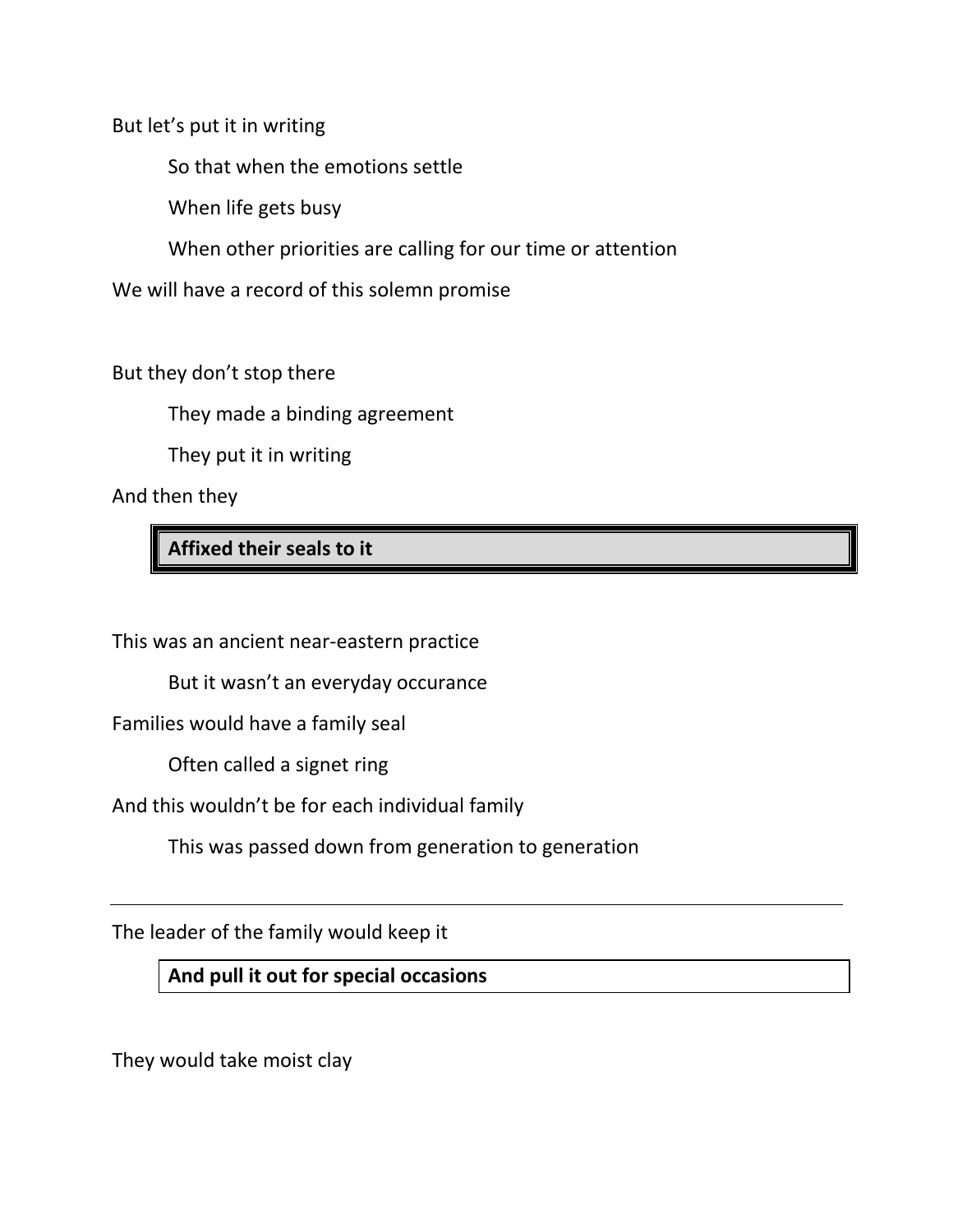### **And impress their family crest into it**

And then bake the clay

Hardening it

Making it permanent

I don't think the specifics are important

We don't have anything quite like that today

But don't miss the formality of it

We're so casual today with our agreements

We go to sign up for something online

And before we can agree to it

We have to accept the terms & conditions

That their legal team drew up

We click that we've not only read it

But agree to it

This 47 page legal document

We click that we've read it and agree to it

About 3½ seconds after we open it

Next time you click one of those things

I want you to remember that this was different

This was a leader of the family

Not just their immediate family

But their… family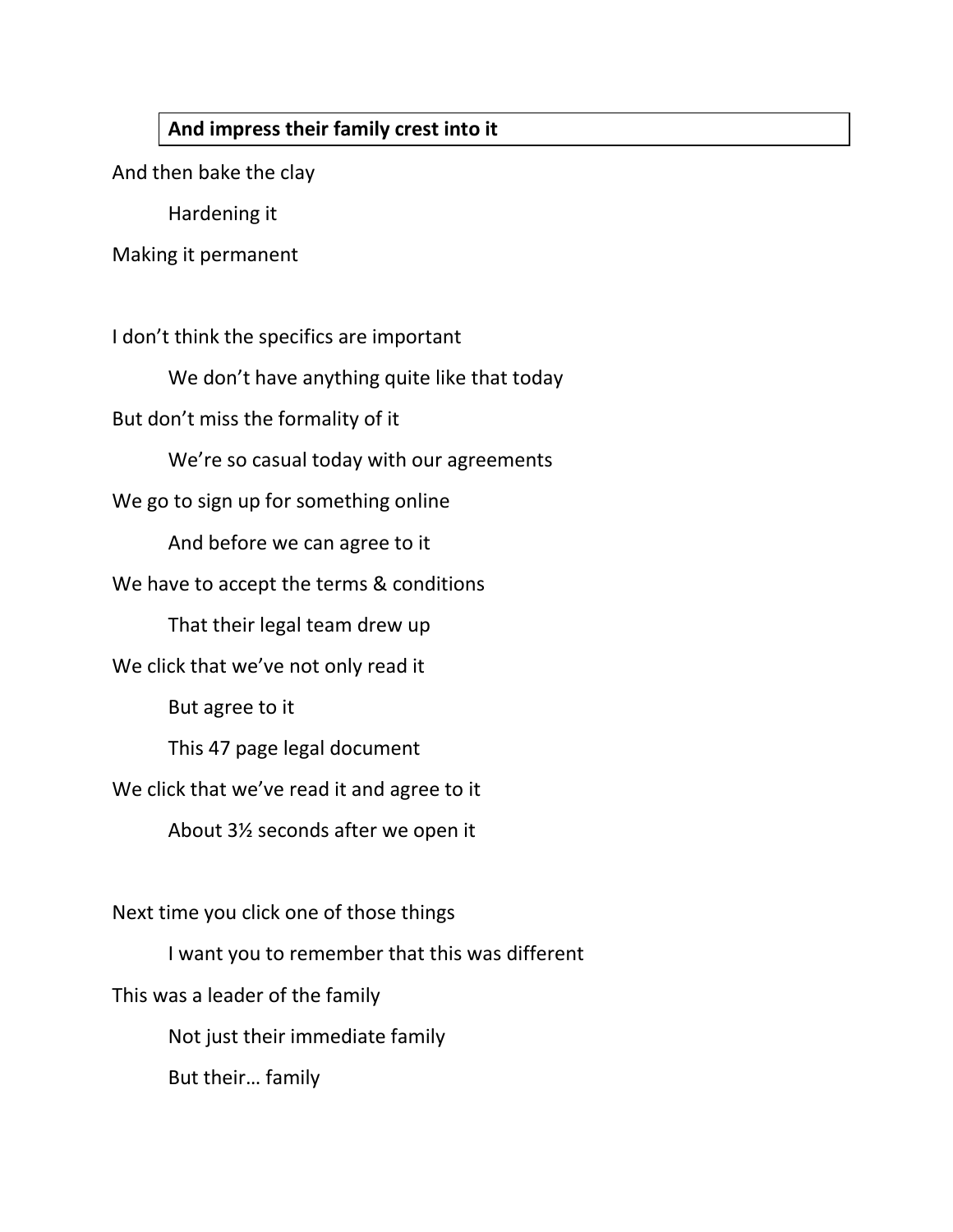And they were committing on their behalf

**To follow God**

# **And to remain true to His Word**

They fixed their seal to it

## **If you could fix your families seal to one thing**

You can't commit to everything

**If you could fix your families seal to one thing**

What would it be?

That's not a hypothetical question

# **If you could fix your families seal to one thing**

Nehemiah said we're all in for God

Nothing will impact my life

Nothing will impact my kids life

Nothing will impact this community or this nation

Like men & women of God

**Saying "as for me & my house"**

We will serve the Lord

# **This is the Greenbrier Resort Hotel**

In Greenbrier County West Virginia

**And this is Paul Fritz Bugas**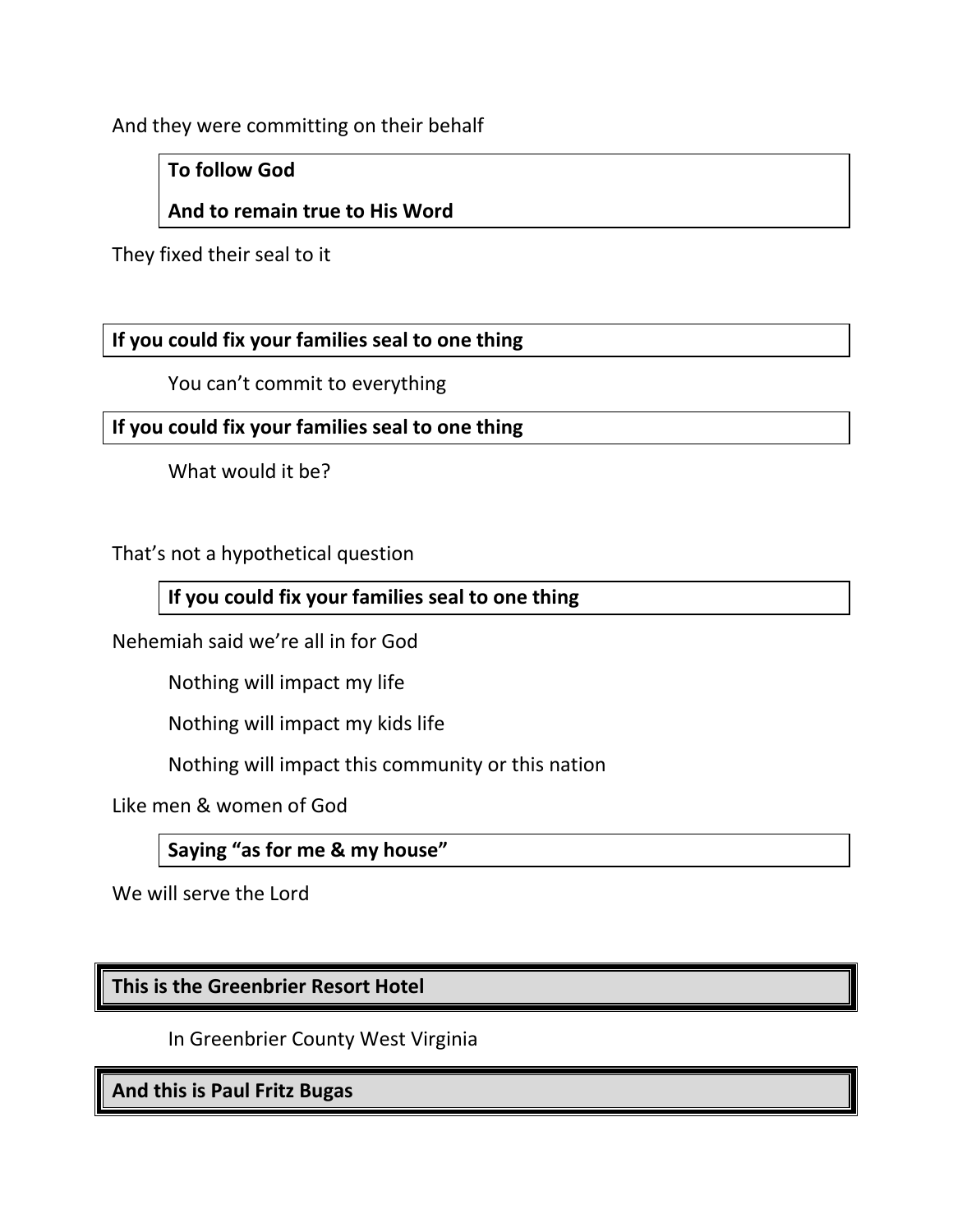Bugas headed up the TV repair team at the Greenbrier for over 20 years

His team of 15

Maintained all of the TV's in the Greenbrier's 710 rooms

10 lobbies

And 40 conference rooms

However

All of that was a lie

Bugas' team were actually in charge of overseeing

**The secret bunker underneath the Greenbrier's West Virginia Wing**

The massive underground covert facility

Was procured by President Eisenhower in the 50's

And was intended to house the US congress in the event

Of all-out nuclear war

It was large enough to house 1100 people

And their immediate families

They kept food and medical supplies on hand

That constantly were flipped out to keep them fresh

Catch that:

Until it was discovered and decommissioned in 1992

They kept fresh food

And fresh medical supplies

Enough to treat congress who just got nuked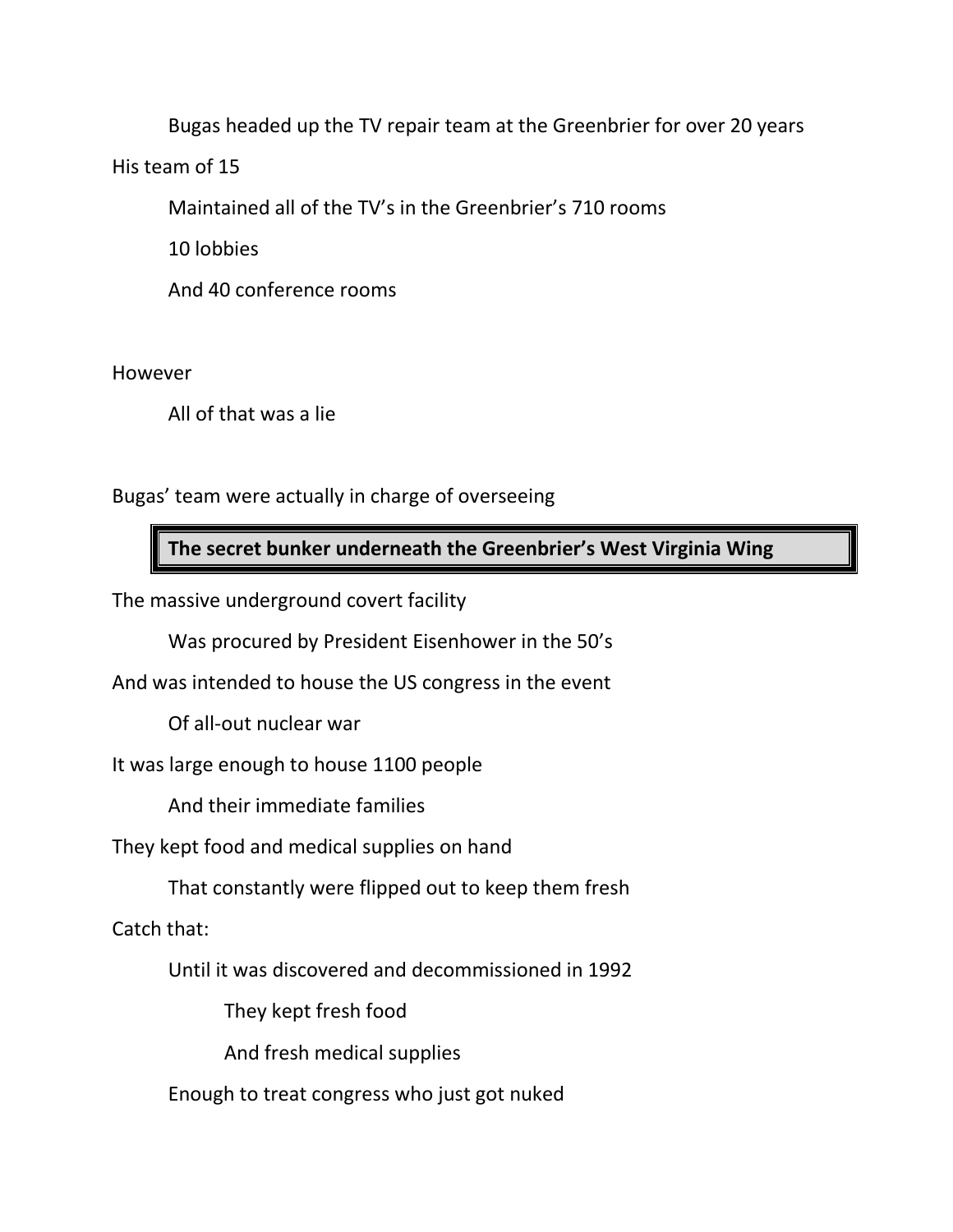Fresh food / fresh medical supplies

That was constantly rotated out

For over 30 years

### **They had briefing rooms for the press**

And meeting areas large enough for a joint session of Congress

the latest communications equipment

Constantly upgraded for over 30 years

To allow congress to operate during the most important of circumstances

Imagine how much communications have upgraded

In Washington since 1958

Bugas and his team

Spent their careers

Operating a massive facility

That was never used

Don't miss what I'm saying

Bugas and his team

Spent their career

This was a highly decorated combat veteran

With the highest security clearances

And the most impeccable record

He spent his career operating a property

That was never used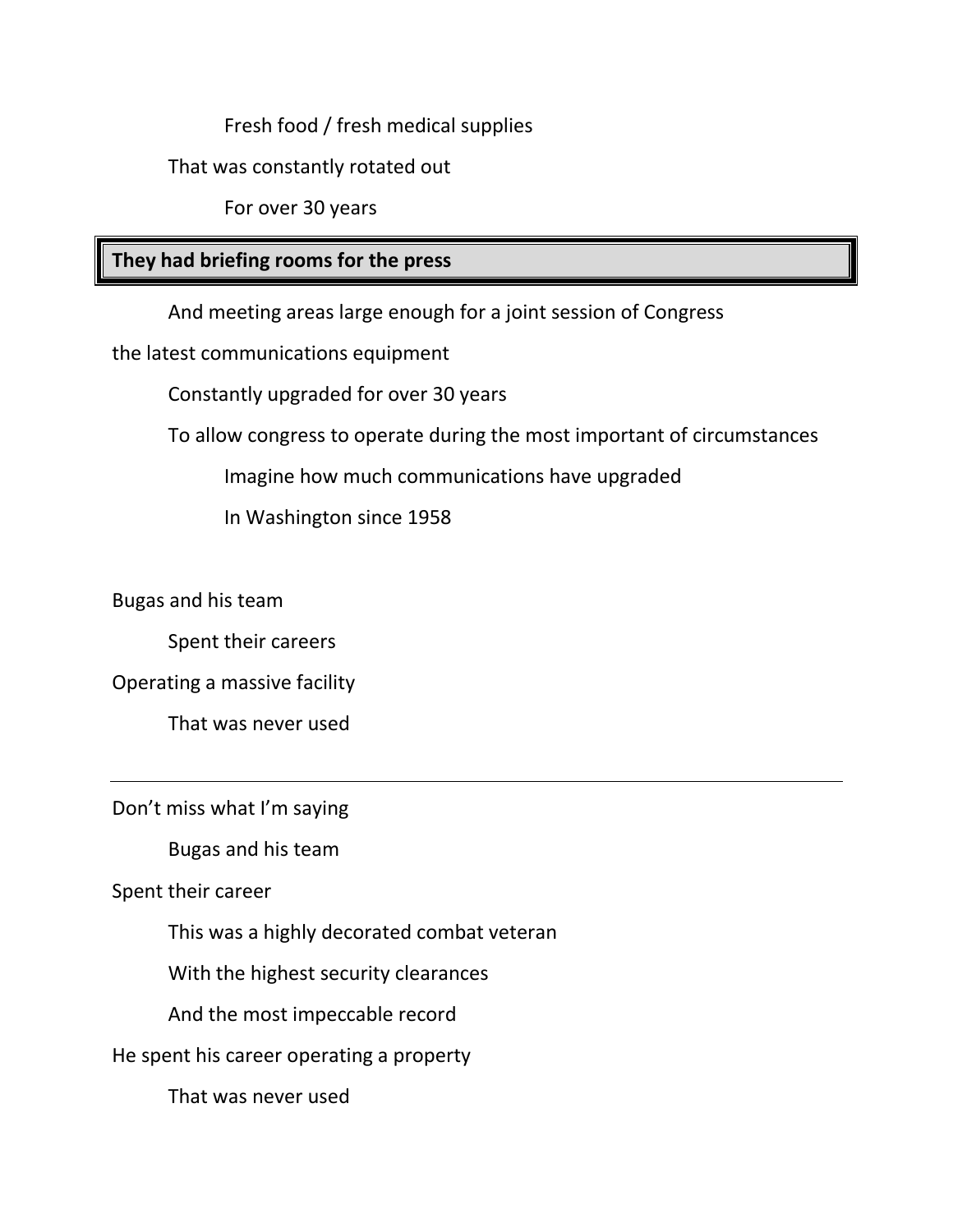He oversaw a multi-million dollar budget

To upkeep facilities

That never… really mattered

Now I know some of you are saying

And you're right

It wasn't a waste

If there had been a nuclear holocaust

It would have been worth every bit of it

**Certainly** 

But think about this

Reports say that Bugas and his team

Spent about 20% of his time

Approximately one day out of each week

Actually working on televisions

At the Greenbrier

Can you imagine?

I mean, no one would have believed they were TV repairmen

If they never repaired TV's

So 20% of their time was spent

Doing just that

Let me say it again: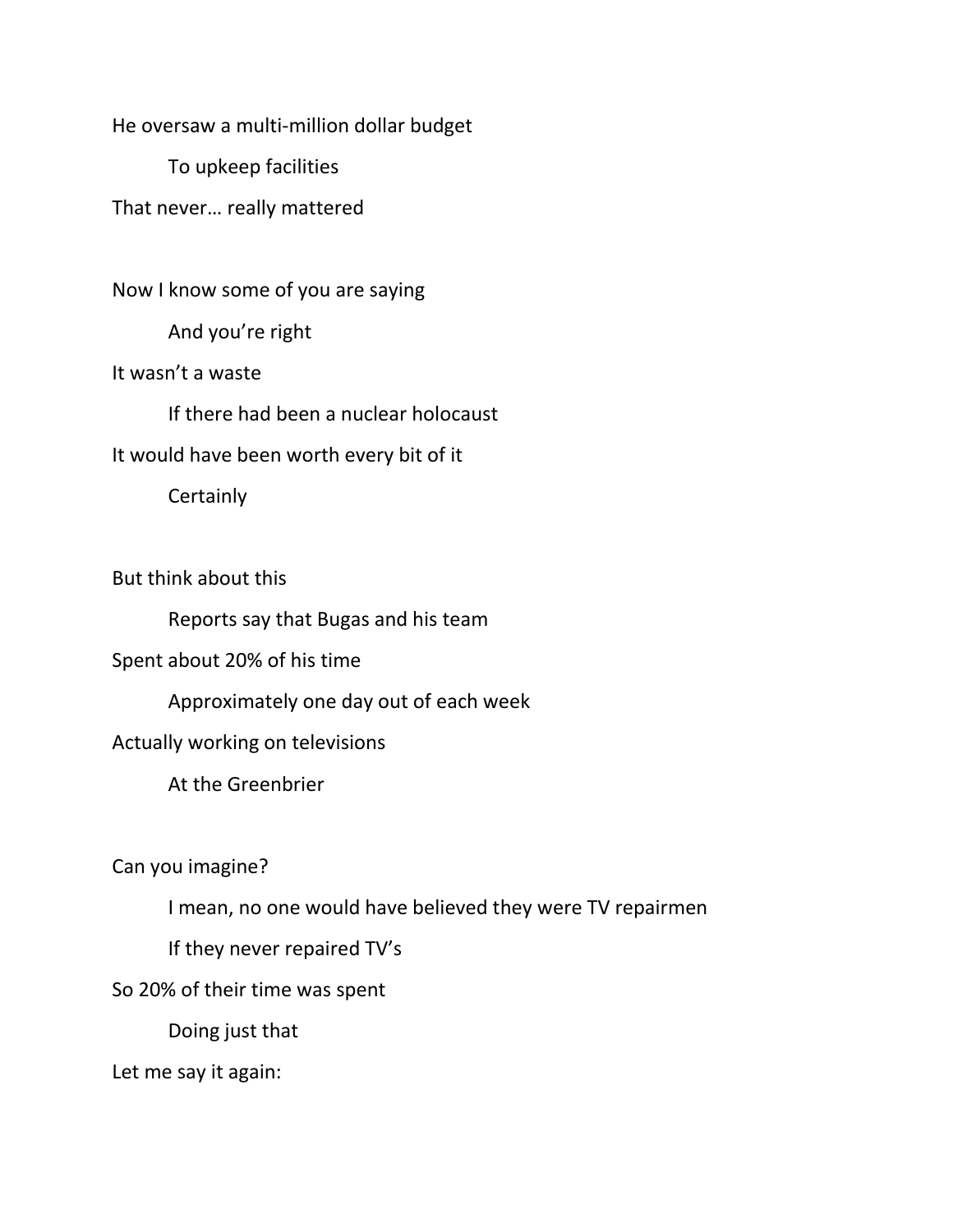This is a a highly decorated combat veteran With the highest security clearances And the most impeccable record Who spent his career operating a property That was never used And 20% of that time Was spent keeping up a ruse That wasn't really… real

Before we get too critical

How many of us

Spend lots of time

Lots of money

Lots of energy

Maintaining property

That doesn't really… matter

Keeping up a ruse

That's not really… real

Not Nehemiah

He said I'm calling you to make a binding agreement

We're gonna write it down

So we don't fudge on it later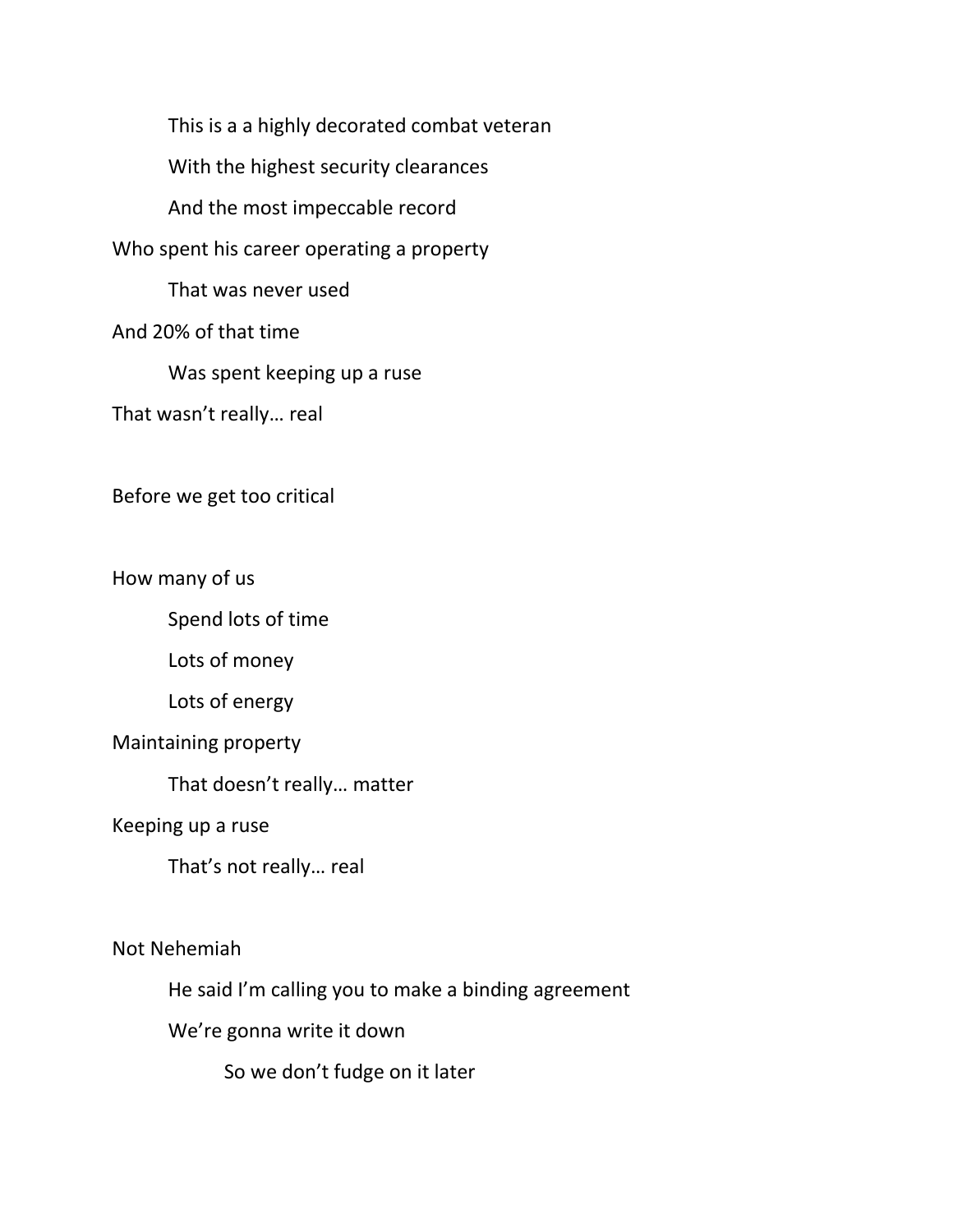And I'm asking you to fix your families seal

Committing yourself to make it happen

Committing *for* your family

That they were gonna make it happen

And I'm not going to ask you to do that

Nehemiah says

On anything less important

Than the pursuit of God

So what's that for you?

What are you pull out the family seal To make happen What are you willing to pray to God every day Begging Him for His help Whatever else happens these next few months I'm gonna try to make that happen

What's that for you?

This is a great topic for your family This is a great topic for your LifeGroup Next week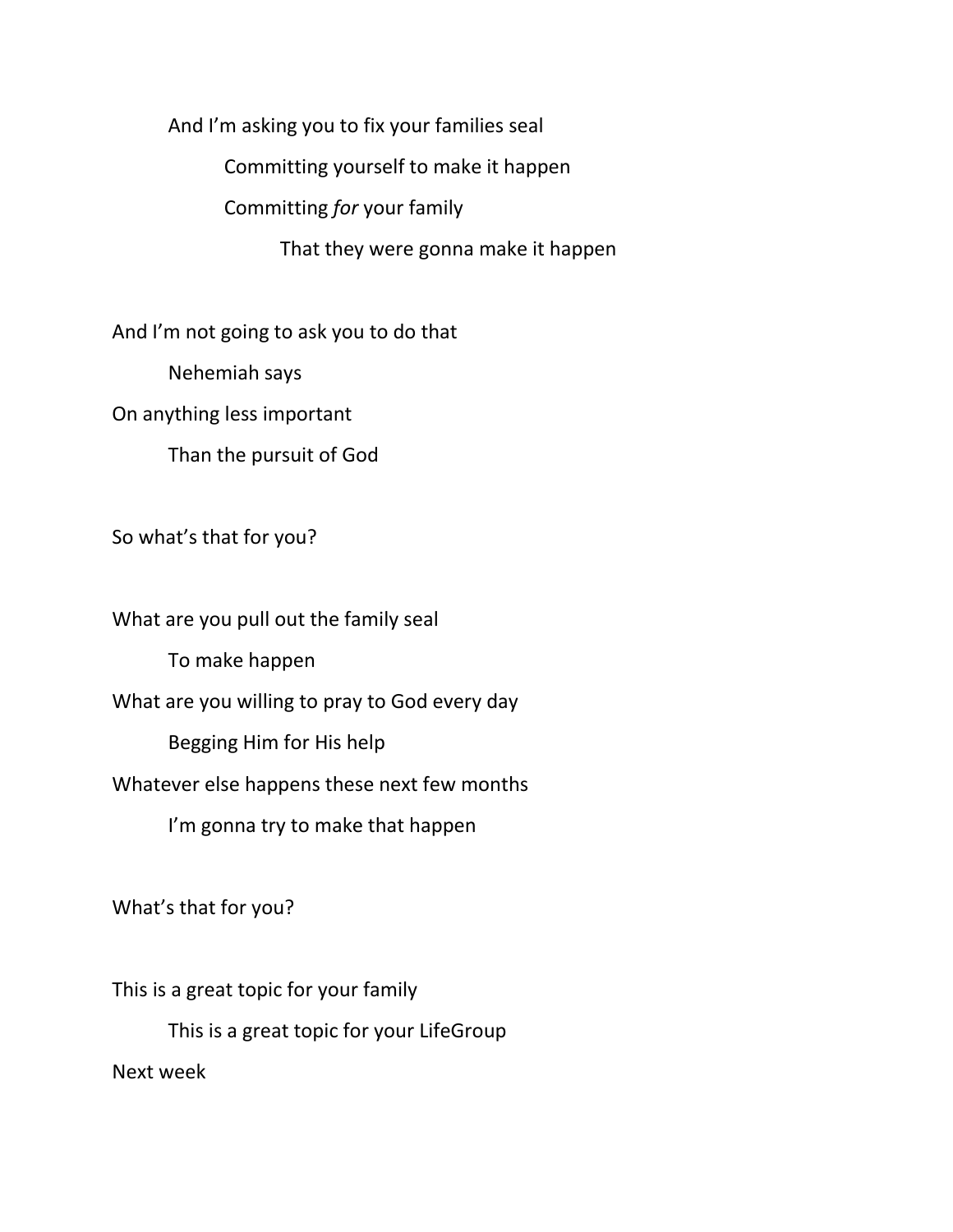I'm gonna give you a great option

A great option worth committing yourself and your family to

I titled this message

Who will start?

Because that is the key

Who's going to take the lead

Who's going to step out front and call others to follow

There are a lot of people willing to follow along

But who will start?

That's exactly what Jesus did for us

The writer of Hebrews says it so well:

**Therefore, since we are surrounded by such a huge crowd of witnesses to the life of faith, let us strip off every weight that slows us down, especially the sin that so easily trips us up. – Hebrews 12:1-3 (NLT)**

We've got a race to run friends

It's time

No more games

No more distractions

**And let us run with endurance the race God has set before us. We do this by keeping our eyes on Jesus, the champion who initiates and perfects our faith. – Hebrews 12:1-3 (NLT)**

We're highlighting Nehemiah in this story